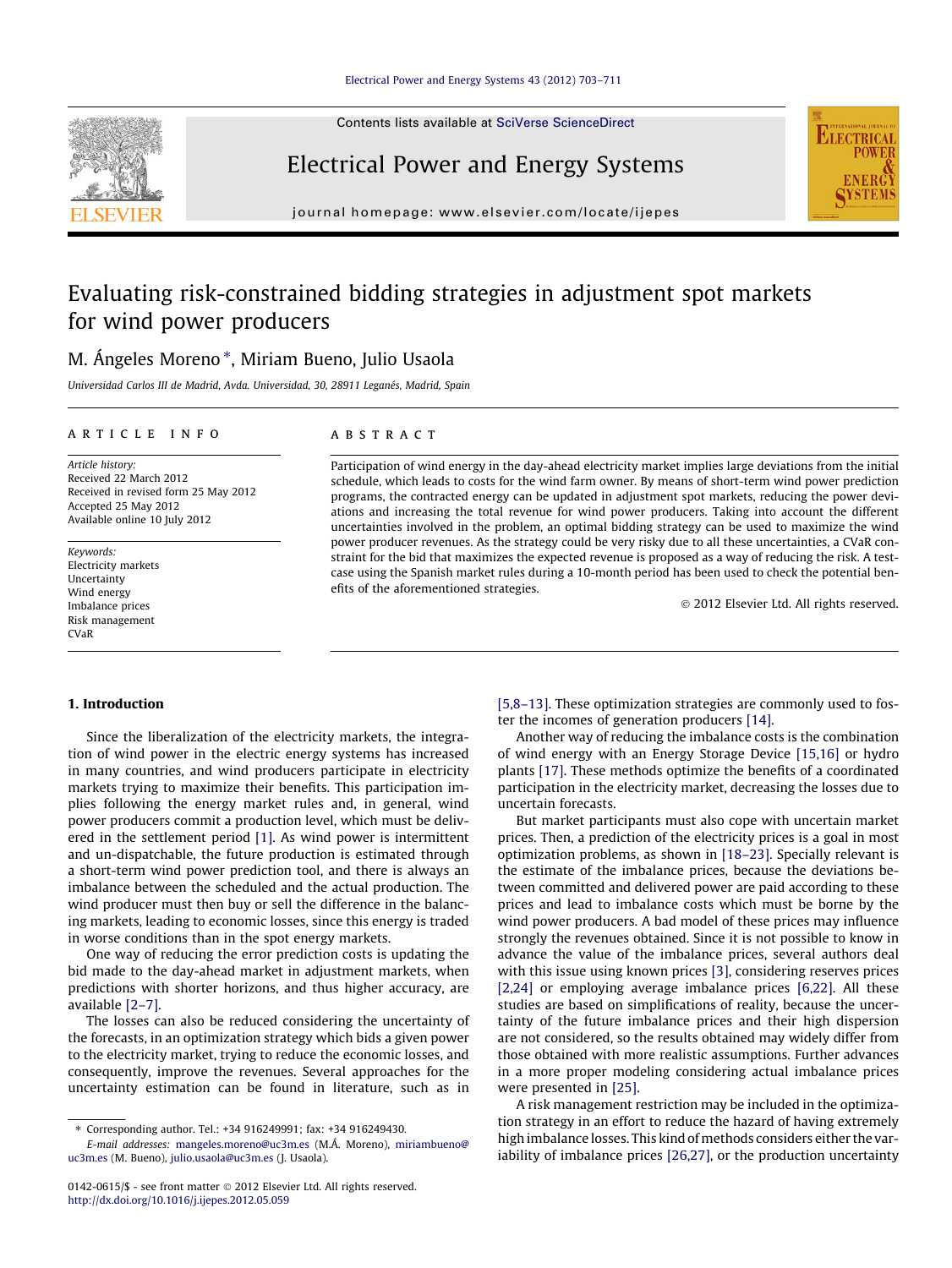risk [\[28,22\],](#page--1-0) or both [\[13,29\],](#page--1-0) and handles them in order to increase the revenues obtained by the wind power producer with minimum risk.

This paper addresses the optimal participation of wind energy in adjustment *spot* markets<sup>1</sup>, or intra-day markets, in order to increase the wind producer revenues, through a stochastic optimization process which considers the uncertainty of the random variables involved, namely short-term wind power prediction, intra-day market price prediction and imbalance price prediction. Historic market prices are used to forecast future prices in the adjustment markets and a probabilistic approach, also based on historic imbalance prices, is considered to estimate the future imbalance prices, taking into account their stochastic character. To deal with extremely high and no predictable imbalance prices, a management risk constraint is integrated in the optimization strategy aiming to maximize the profit and reduce the risk of high losses. The strategies presented in this paper are different from those of previous literature.

In order to evaluate the actual performance of the proposed trading strategies, the participation of a 21 MW wind farm in the Spanish electricity adjustment markets during a period of 10 months is considered. Results are compared with those obtained with bids based only on point forecasts.

Compared to previous works, this paper presents new contributions. It includes an estimate of imbalance prices based on real data and not hypothetical scenarios, and the wind power forecasts are produced with a prediction tool in comparison to theoretical models of wind scenarios presented in other works. In short, all data considered in this paper are based on actual data (market prices, power productions and wind power forecasts). Also, an approach to reduce the risk in the participation of wind traders in electricity markets has been developed. This analysis comprises both production volume and volatility prices risk which are computed in a very simple and efficient way. A wide range of different risk levels is also included in this paper, allowing us to model different attitudes towards risk. Furthermore, the method deals with an analysis for 10 months, which includes data affected by seasonality. This mathematical problem takes into account the participation in three electricity markets, namely, day-ahead, adjustment and imbalances, and involves the uncertainties of both wind power production and electricity prices. The solution is obtained by a simple procedure, which is easy to embed in a real time decision-making tool, because it simulates the standard procedure of wind traders in the Spanish electricity market. This paper also presents conclusions that could be useful for market participants, relative to riskconstrained optimization strategies.

Summarizing, the main contributions of this paper are to provide:

- 1. A probabilistic model of imbalance prices, which allows considering imbalance prices uncertainty in bidding strategies for wind power producers.
- 2. An effective and simple way to improve the profit of wind power producers through an optimization procedure.
- 3. A new strategy for the risk-constrained participation in adjustment markets, considering a CVaR value associated to both volume production and market prices variability. The attitude to the risk of wind traders is modeled in this work.
- 4. A thorough analysis for almost one year of data, so that the advantages of different strategies can be assessed.

The paper begins with a short introduction to wind power participation in electricity markets and short-term wind power prediction. Uncertainty of market prices is considered in Section [4](#page--1-0) where a probabilistic approach for estimating imbalance prices is described. The optimal strategy for bidding in adjustment spot markets is formulated in Section [5](#page--1-0) as an optimization problem, which aims at maximizing the expectation of the revenues for the wind power producer. The optimal risk-constrained strategy is included in Section [6.](#page--1-0) Section [7](#page--1-0) describes the test-case used to check the performance of the new trading strategies and results are provided in Section [8](#page--1-0) in comparison to a point forecast trading strategy. Finally, the main conclusions of the study are presented in Section [9.](#page--1-0)

#### 2. Wind power in electricity markets

The electricity market is composed by a set of different submarkets, with several schedule horizons. Most of the energy negotiated in a pool is traded in the day-ahead market, or Daily Market (DM), where the commitment is made usually the day before the Operation Settlement Period (OSP). The Intra-day Market (IM) is an adjustment market with shorter time scheduling, which may be continuous, as the Elbas Market, or structured in several sessions, as the Spanish Market. Previous studies [\[30\]](#page--1-0) have shown the advantages of the actual market design of the Spanish Market to enable the integration of wind energy into the power systems.

After every IM session, the system operator solves the real time deviations, making use of ancillary services and the following deviation management procedure.

If wind power producers participate in the electricity market, they must interact in such scheme. Consequently, trading wind energy in the day-ahead market requires forecasts of future wind generation for horizons up to typically 2 days ahead (for the next OSP) with an admissible reliability.

These forecasts may be updated in the intra-day markets, with shorter times between the gate closure and the start of the energy delivered period, and therefore, more accurately. In spite of this, forecasting errors do exist, and differences between contracted and actual energy production will be produced, causing imbalances for the power system. These differences have to be settled in the deviation market procedure at the imbalance prices, usually leading to important imbalance costs for wind power producers. For example, wind power is the technology causing the most imbalances in the Spanish system (about 28% of the overall imbalance in 2010), only exceeded by demand [\[31\].](#page--1-0)

#### 2.1. Imbalance pricing

Due to the importance of the imbalance prices for wind power producers, a short description of two existing pricing mechanisms are briefly described [\[32\]:](#page--1-0)

- Dual imbalance pricing, where a different price is applied to positive imbalance volumes and negative imbalance volumes; or
- Single imbalance pricing, where a single imbalance price is used for all imbalance volumes.

Most pricing mechanism follow dual imbalance pricing, where the main price is applied to imbalance volumes in the same direction as the overall market, whereas the reverse price is applied to imbalance volumes opposite in direction to the overall market e.g. short when the market is long, or vice versa.

The two-price system scheme is represented in [Table 1](#page--1-0), where the main price is the day-ahead marginal price (MP) and the reverse prices are BP (buy price) or SP (sell price), depending on the sign both of the system imbalance and the producer imbalance.

 $1$  The European convention is adopted in this article; in the USA the term forward markets is used.